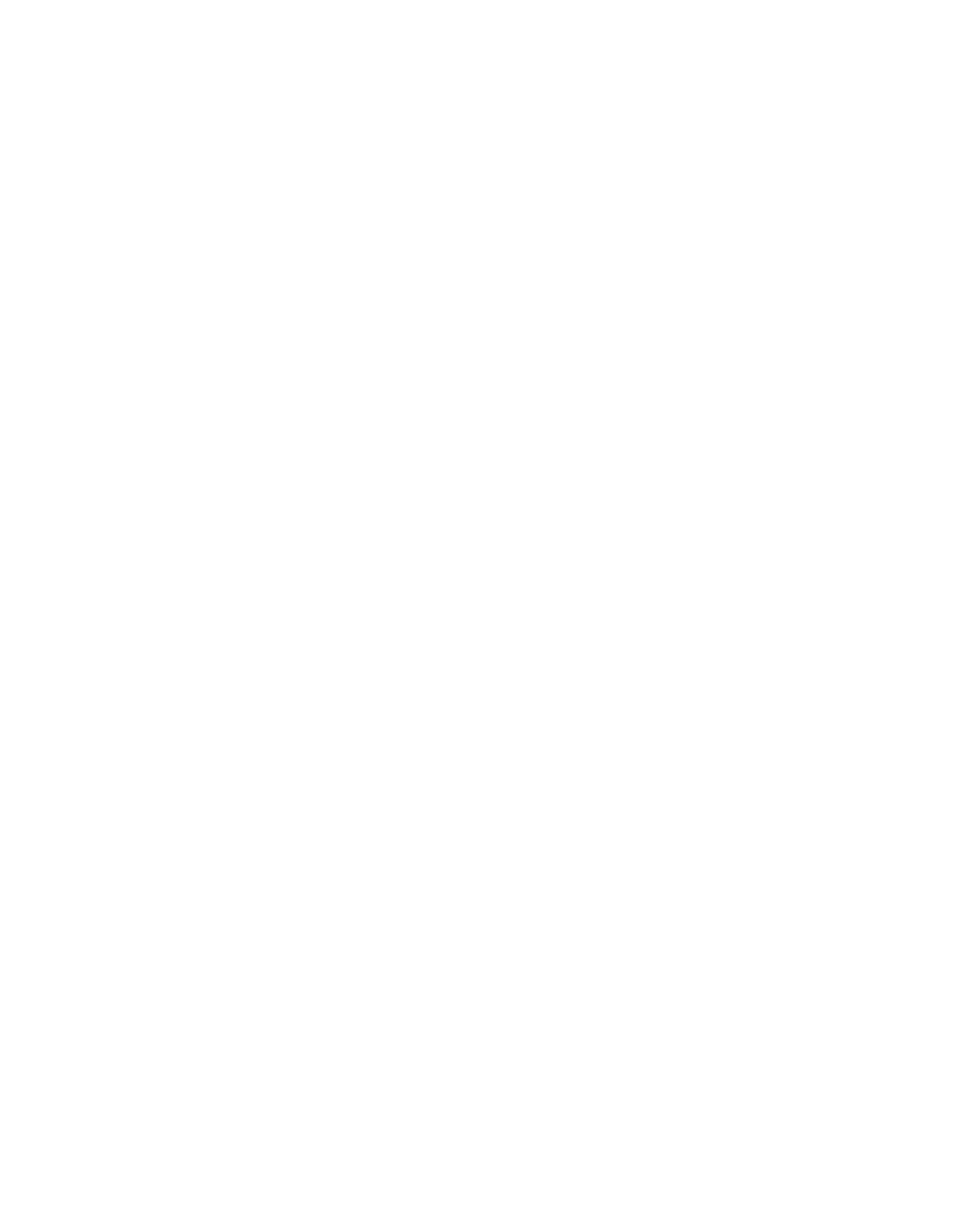What follows is a synopsis of progress made on the initiatives contained in Danville Area Community College's 2017-18 Strategic Matrix.

# **I. Student Learning**

# **A. Curriculum**

- *1. Explore ideas to encourage innovative pedagogy*
- *2. Implement curricular changes to increase student retention and persistence*
- *3. Evaluate recent assessment and outcome update to programs and courses*
- *4. Evaluate Danville Dept. of Corrections course schedule and faculty staffing*
- *5. Investigate the use of more 8 week courses*

Three specific programs, Accounting, Rad Tech, and Health Information Technology have made curricular changes aimed at course success, increased employment options, and curriculum quality respectively. The Welding program is shifting to eight week courses. The other matrix items have had less action, with the Department of Corrections schedule review awaiting continued state funding.

# **B. Transfer Programs**

- *1. Expand 3+1 bachelor's articulation programs*
- *2. Explore additional ideas for pathway programs with senior institutions*
- *3. Develop and implement a plan to grow dual credit with no financial loss*
- *4. Investigate an Honors program for current DACC and county high school students*

New 3+1 articulations with Eastern Illinois University, Lakeview College and Franklin University has been initiated, with additional pathways being discussed. Added tuition revenue from dual credit courses did not decrease the number of students taking advantage of the program. And the Honor's program was tabled.

# **C. Developmental Skills**

- *1. Assess the implementation of Accuplacer*
- *2. Meet with high schools to discuss testing and college preparedness*

The Accuplacer placement tool implementation was deemed a success, as was meeting between the recruiter and high school counselors discussing changes to the placement tool.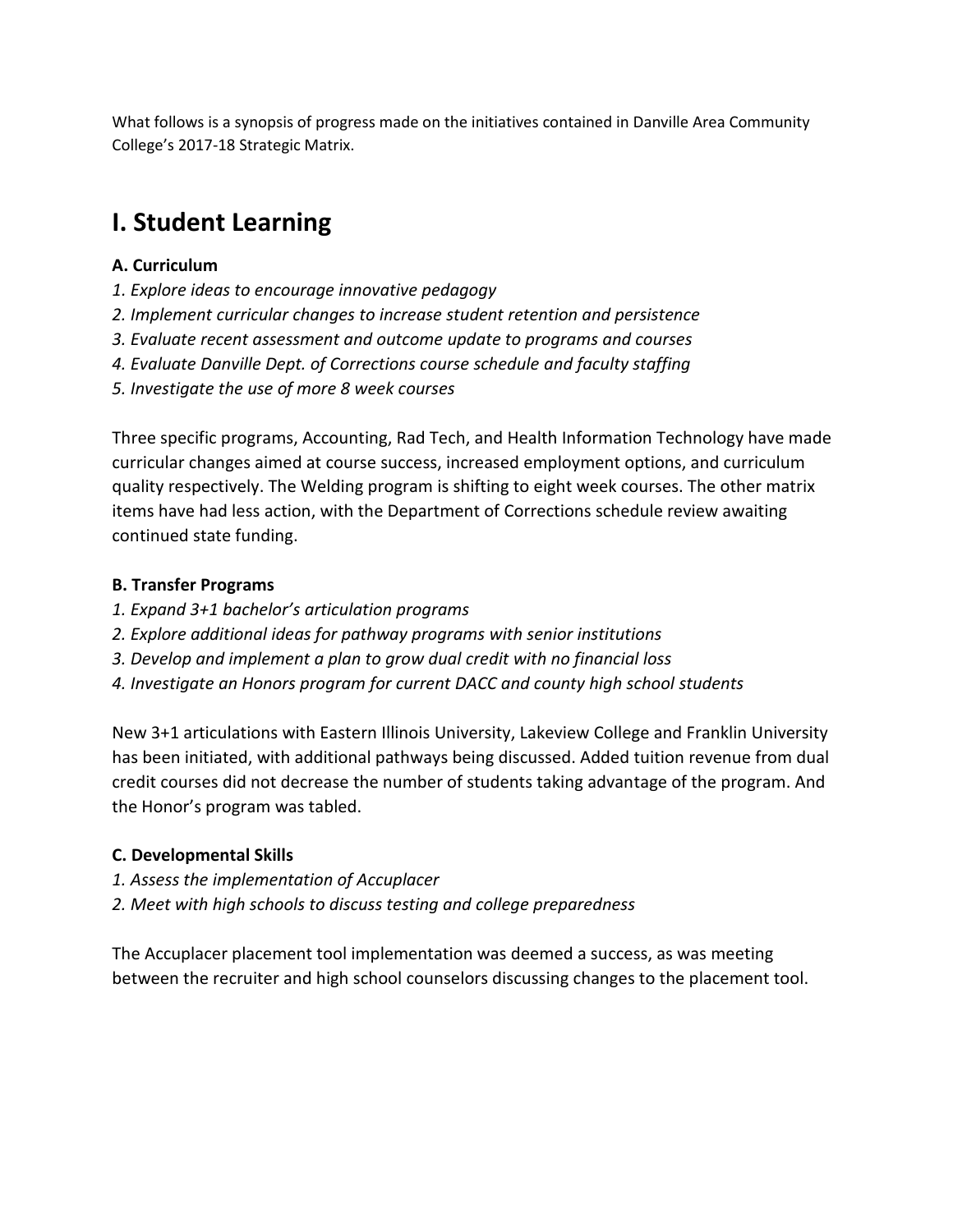# **D. Career and Technical**

*1. Explore new and review current curriculum offerings for alignment with community needs 2. Explore innovative ways to increase enrollment through stackable credentials and short term certificates*

*3. Research reopening the CDC toddler classroom for changing education requirements*

*4. Infuse drone technology into existing or new courses*

Through advisory committees and independent research both current and possible new programs were evaluated for community need. As a result of this research stackable certificates were added in Health Information Technology and Welding. Drone technology was either infused into current or added to new courses in at least three departments. And the CDC toddler classroom was reopened.

# **II. Student Success**

# **A. Student Engagement**

*1. Promote the use of reporting systems for timely student interventions*

*2. Assess and expand student activities to improve retention*

*3. Investigate the expansion of campus tutoring services and infrastructure*

*4. Research recruiting and retention methods focused on students from underrepresented groups*

All four matrix items were completed as described, with the probable addition of a new sport or two in the next couple of years.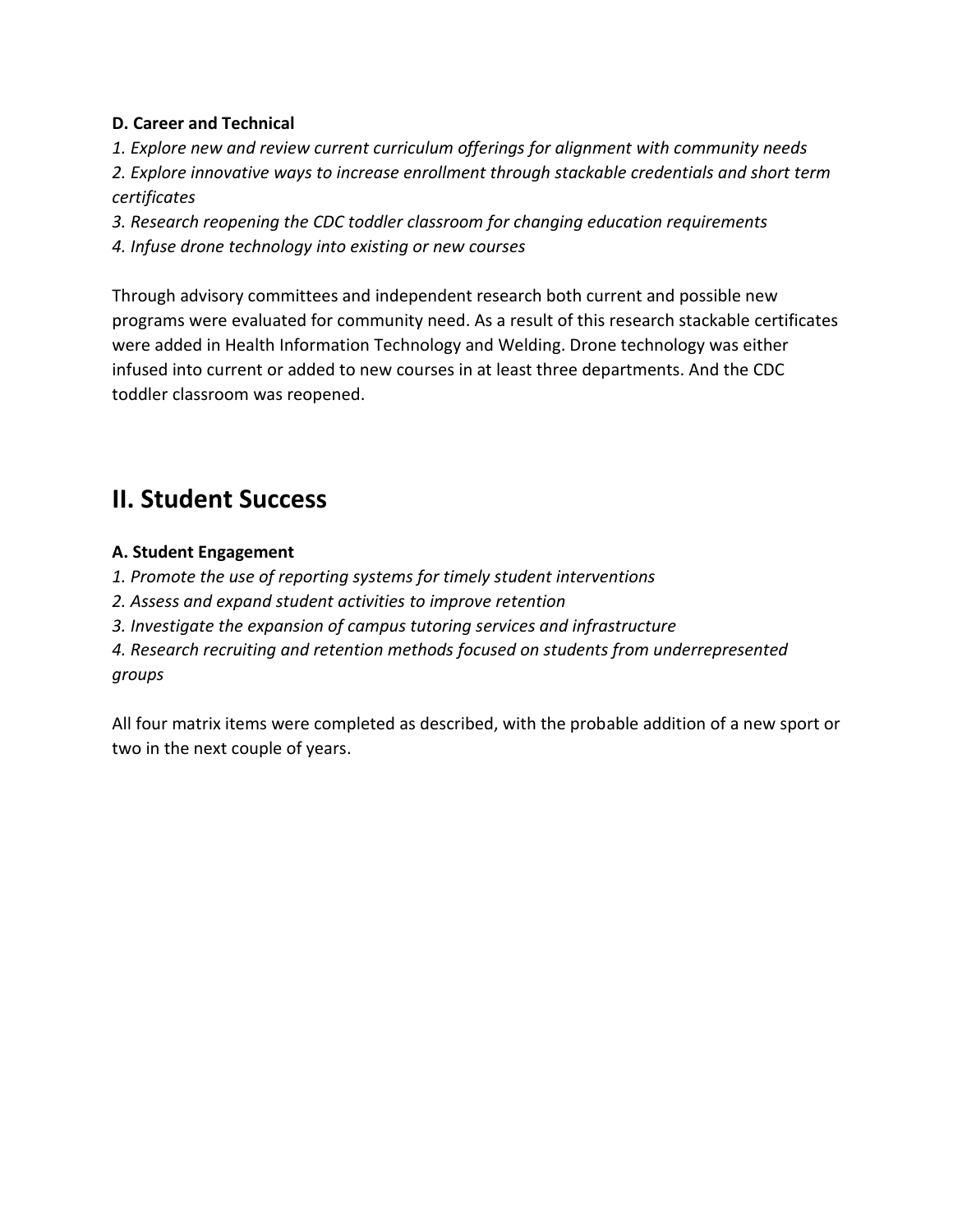#### **B. Access and Affordability**

- *1. Review the Master Course Schedule for effectiveness*
- *2. Study the inclusion of textbooks into the student payment plan*
- *3. Assess the Bonus Course strategy for additional course taking*
- *4. Implement strategies to reduce textbook costs*
- *5. Assess the success of the "Second Chance" scholarship*
- *6. Review the tuition and fee structure for improved transparency*

Students in the payment plan can now include textbook payments. Changes were made to the college website and suggested to those scheduling courses so that the tuition and fee structure is more transparent and the master course schedule is more student friendly. The use of Bonus Courses has increased the percentage of full-time students who take more than the minimum 12 or 13 credits, while the Second Chance scholarship has made a real impact to a few students. Strategies to reduce textbook costs have seen little financial impact.

# **C. Guided Pathways/Career Development**

*1. Research "Goals" program for degree/certificate seeking students*

*2. Track, monitor and provide assistance to keep students on track for graduation within three years*

*3. Assess effectiveness of multiple-measure strategies for initial course placement*

*4. Review mentoring program*

All four matrix items have been completed. Student coming to DACC often use their high school GPA as a means to opt out of a developmental reading course, although the math measure is used less frequently.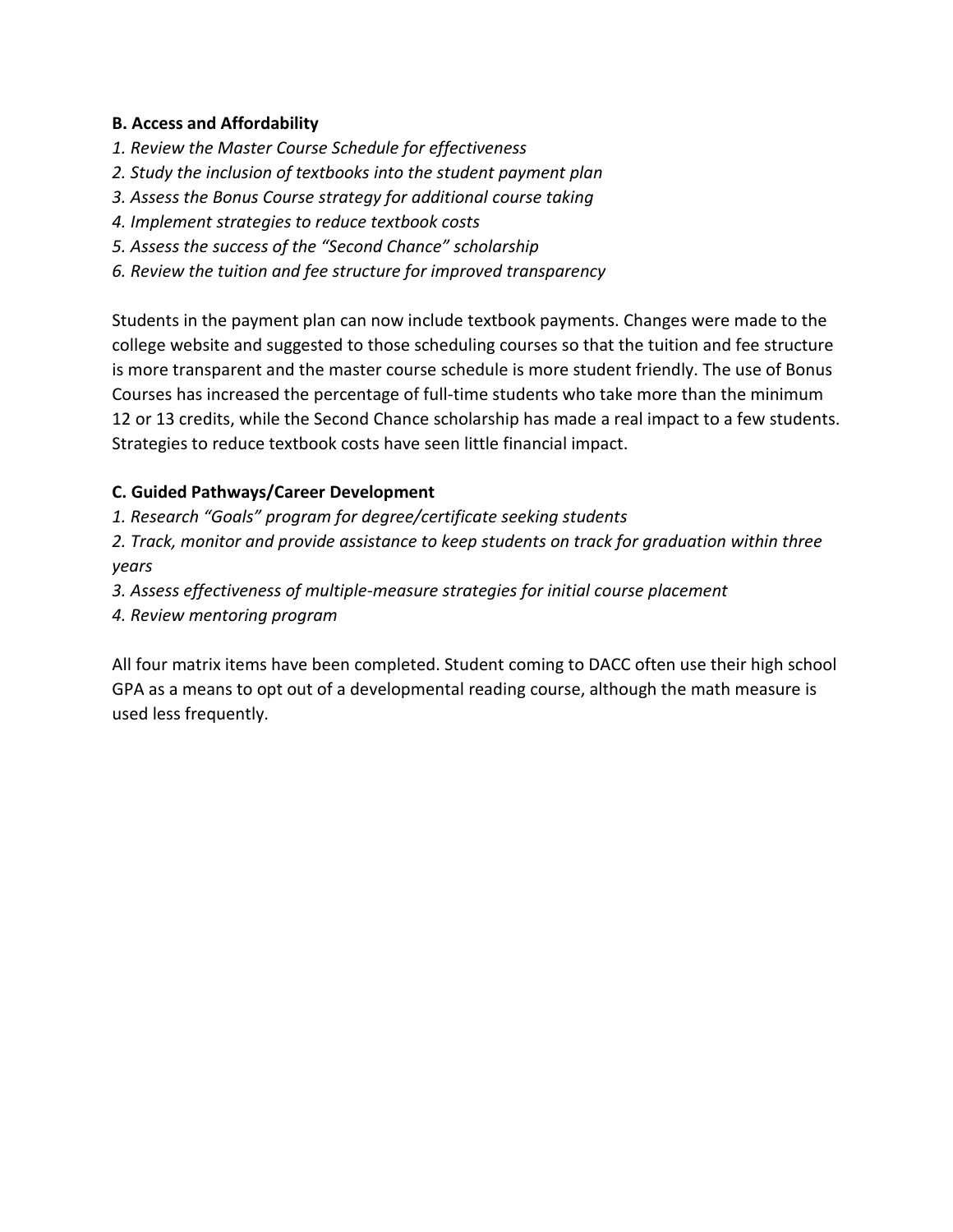# **III. Institutional Excellence**

# **A. Budget**

*1. Maintain essential spending guidelines 2. Identify and apply for grant opportunities in support of teaching and learning that fund equipment and facilities 3. Explore strategies to increase Assessment Center staffing, service, and space to meet student and community demand 4. Investigate more cost effective health insurance*

All four matrix items have been completed with the \$360,000 Industrial Career Program grant being awarded for the benefit area individuals seeking employment in conjunction with the American Jobs Center.

# **B. Infrastructure Renewal and Expansion**

- *1. Assess recent changes to improve energy efficiency*
- *2. Investigate future expansion of campus facilities*
- *3. Assess the SBDC and Community Ed location moves*
- *4. Establish continuation of operation plans to prepare for short and long term calamities*
- *5. Investigate upgrades to campus building HVAC units*

Campus facilities are continuing to work on improving the energy efficiency of lights, HVAC units, and other equipment, as well as prepared to upgrade a number of HVAC units. Recent location moves have been deemed successful while expansion of usable campus space continues to be explored. Continuation of operation plans are not as far along as the other items in this category.

# **C. Technological Enhancements**

- *1. Assess improved methods for student test-taking in Assessment Center*
- *2. Investigate scanning software and electronic form capabilities*
- *3. Evaluate online tutorials*
- *4. Investigate improvements to television production and studio*
- *5. Investigate online Financial Aid accessibility for students*

The five matrix items have all been met, with courses now being taught with the improved television studio and a Financial Aid module purchased and being added to the online Student Planner tool.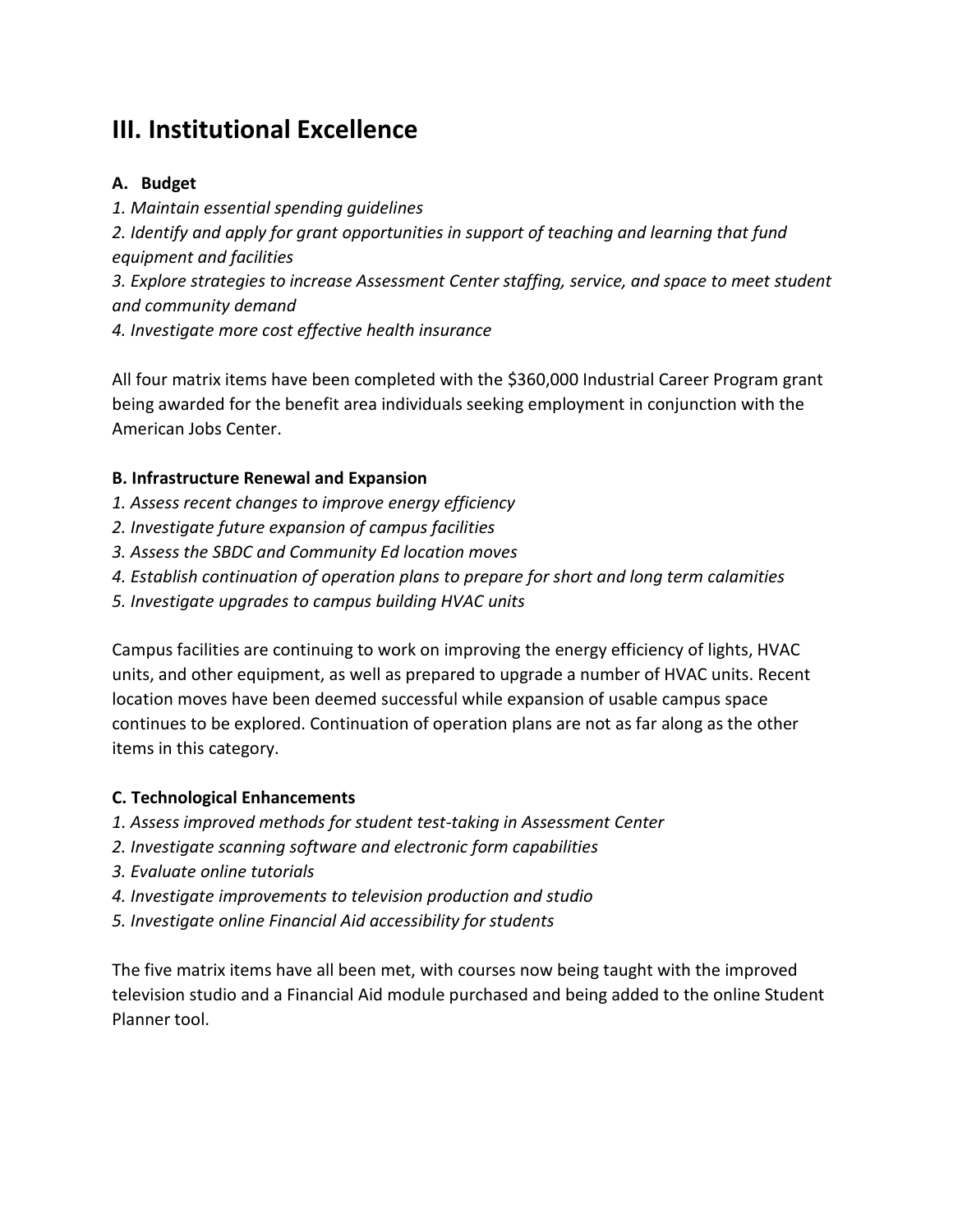# **D. 2019 Accreditation**

*1. Produce previously missing evidence for the Assurance Argument*

*2. Provide "closing the loop" examples of assessment for departments*

*3. Assess the coordination of the planning processes (budget, strategic, assessment and other plans)*

*4. Evaluate HLC Mandatory Advisement Quality Project*

The college has produced previously missing evidence, including "closing the loop" examples for academic programs and non-academic departments. The Quality Project write up is almost complete and planned on being sent to the HLC this summer after more evidence of the project's success is available.

# **E. Professional Development**

- *1. Develop succession plans*
- *2. Train and implement staff and faculty on intrusive advisement strategies and embedded advisement*
- *3. Assess and enhance emergency planning by holding "table top" drills*

*4. Evaluate faculty training on the development of a culture of learning and awareness of DACC student services*

*5. Continue to recruit and retain a diverse workforce*

*6. Evaluate the summer work schedule*

Although almost every matrix item in this area was addressed, succession plans continue to be a weak point. The awareness of DACC student services faculty training especially went over well when presented at one of the in-services.

# **IV. Organizational Advancement**

# **A. New Revenue Streams**

- *1. Evaluate and revise a facility rental plan*
- *2. Investigate grants or alternative funding opportunities with existing business partners*
- *3. Plan for a Foundation fundraising campaign*
- *4. Implement strategies to build a revitalized Alumni Association*
- *5. Implement an entrepreneurial approach to Community Education*
- *6. Research a CDC partnership*
- *7. Research expanded class offerings at Danville Housing*

All the matrix items in this area were addressed except finding a CDC funding partner. The Housing Authority course offerings have expanded to include Churchill Towers.